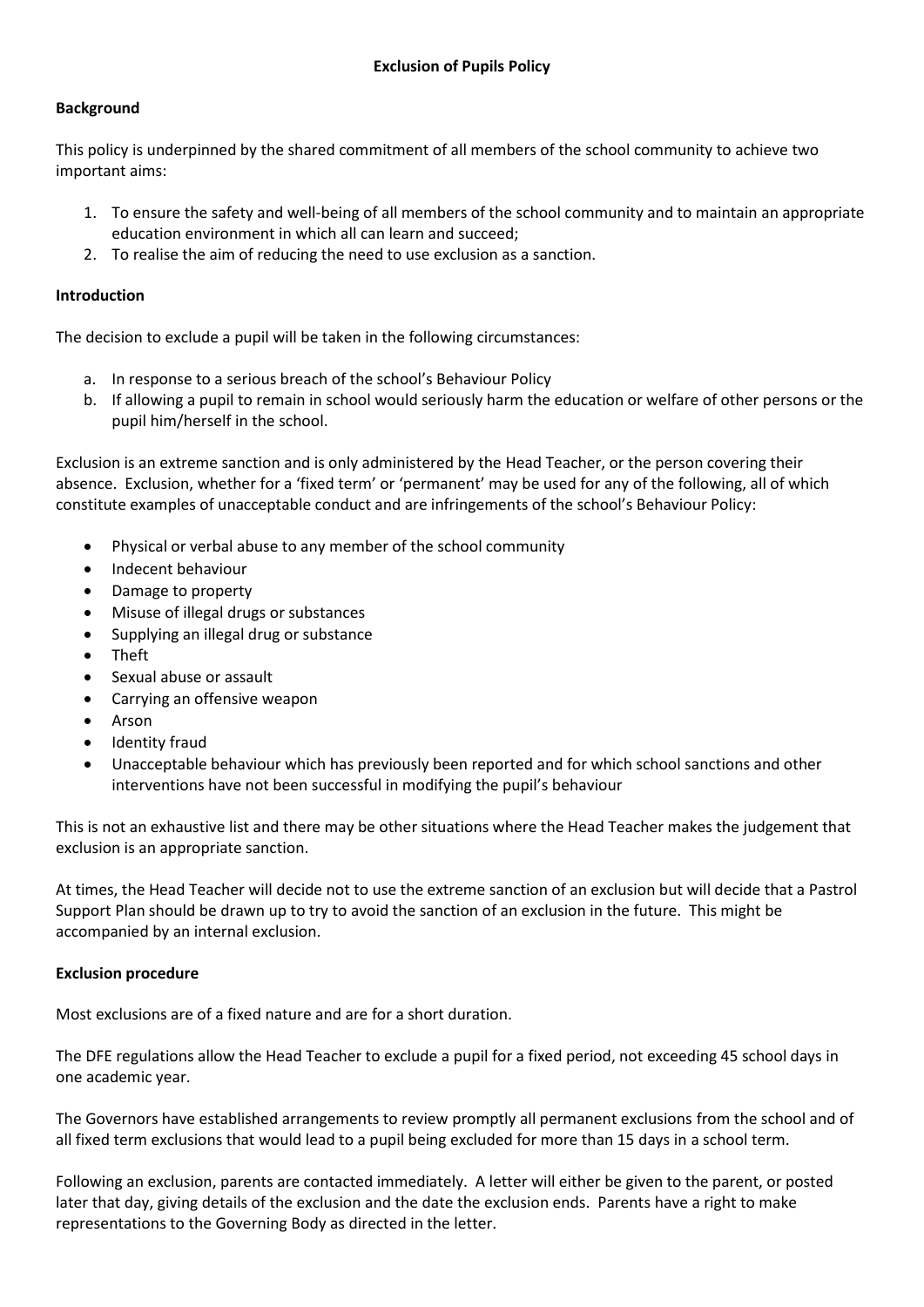A return to school meeting will be held following the expiry of the fixed term exclusion and this will involve a member of the Senior Management Team and other staff where appropriate. During this meeting a Pastrol Support Plan may be drawn up, which will include a review date.

During the course of a fixed term exclusion, where the pupil is to be at home, parents are advised that the pupil is not allowed on the school premises and that daytime supervision is their responsibility as parents/guardians. The school will provide the pupil with work to be completed for the first 5 school days. For a fixed period exclusion of more than five school days, the governing body will arrange suitable full-time education for any pupil of compulsory school age (for example; home tutoring, a pupil referral unit or online studies). This provision must begin no later than the sixth day of the exclusion.

Records relating to exclusion will be stored confidentially on SIMS.

## **Permanent Exclusion**

The decision to exclude a pupil permanently is a serious one. There are two main types of situation in which permanent exclusion may be considered:

- 1. The first is a final, formal step in a concerted process for dealing with disciplinary offences following the use of a wide range of other strategies, which have been used without success. It is an acknowledgment that all available strategies have been exhausted and is used as a last resort. This would include persistent and defiant misbehaviour including bullying (which would include racist or homophobic bullying) or repeated possession and/or use of an illegal drug on school premises.
- 2. The second is where there are exceptional circumstances and it is not appropriate to implement other strategies and where it could be appropriate to permanently exclude a pupil for a first or 'one off' offense. These might include:
	- a. Serious actual or threatening violence against a member of the school community
	- b. Sexual abuse or assault
	- c. Supplying an illegal drug
	- d. Carrying an Offensive Weapon (Offensive weapons are defined in the Prevention of Crime Act 1993 as 'an article made or adapted for causing injury to the person; or intended by the person having it with him/her for such use.
	- e. Arson
	- f. Behaviour which poses a significant risk to the child's own safety, or to that of another person

# **The Governors of the school**

The governing body has a duty to consider parents' representations about an exclusion. The extent of this duty and how it is exercised depend on the length and nature of the exclusion.

The governing body **must** consider the reinstatement of an excluded pupil within 15 school days of receiving notice of the exclusion if:

- The exclusion is permanent;
- It is a fixed period exclusion which would bring the pupil's total number of school days of exclusion to more than 15 in a term; or
- It would result in a pupil missing a public examination or national curriculum test.

Where an exclusion would result in a pupil missing a public examination or national curriculum test there is a further requirement for a governing body to consider exclusion before the date of the examination or test. If this is not possible, the chair of governors may consider the exclusion independently and decide whether or not to reinstate the pupil. These are the only circumstances in which the chair can review an exclusion decision alone. In such cases parents still have the right to make representations to the governing body and must be made aware of this right.

If a child has been excluded for a period of more than 5 school days, but not more than 15, in a single term then the parents can request that the Governing Body consider the reinstatement of the child. In these circumstances the Governing Body must consider the reinstatement within 50 school days of receiving notice of the exclusion. This may